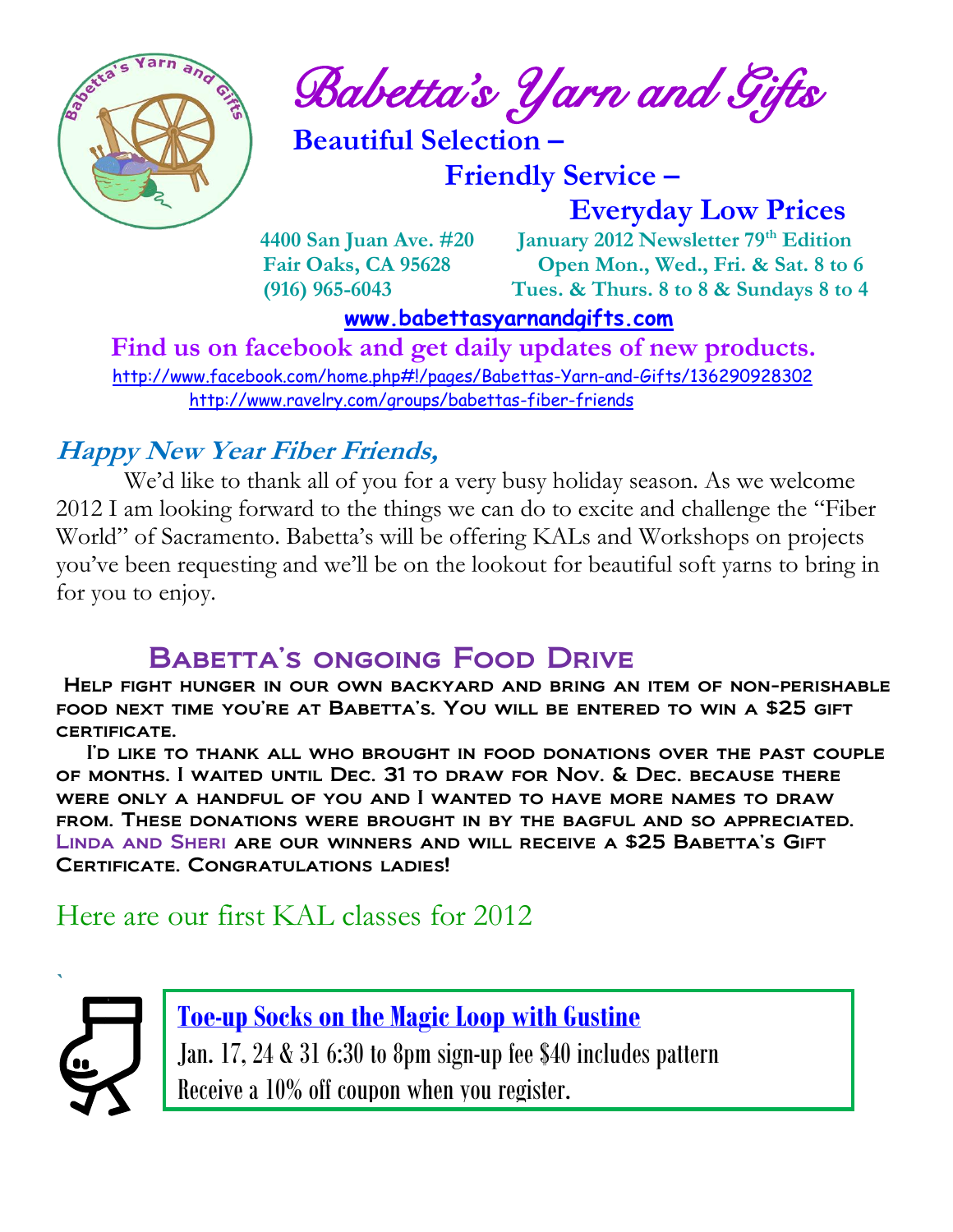

**KAL starting in February Tea Leaves Cardigan with Gustine Dates: Feb. 7& 21 March 6 & 20 Registration \$60 includes 10%off coupon for materials.**

# **Classes for February at Babetta's**

 *In our project classes you can learn to knit anything from scarves to socks to felted purses to lace shawls to hats to sweaters. Pick your project and join in the fun. Our knitters inspire each other to try new things by sharing ideas and showing off their latest creation. Sign up for one of our classes and you will receive a coupon for 10% off.*

 **Pre-registration is required as class sizes are limited. Please choose your dates carefully. Because of scheduling conflicts and complications, make-up classes will only be allowed under special circumstances and individual consideration.**

*Our project class knitting teacher Maya Gardner has been teaching at Babetta's for 6 ½ years and can help you make your fiber dreams come true in a fun and patient atmosphere.*

#### **Tuesdays Feb. 7, 14 & 21**

Knitting Project 10am – 11:30am fee \$40 Knitting Project 6pm – 7:30pm fee \$40

#### **Wednesdays Feb. 8, 15 & 22**

Knitting Project 1pm – 2:30pm fee \$40 Knitting Project 3:30pm- 5pm fee \$40

**Thursday Feb. 9, 16 & 23** Knitting Project 6pm – 7:30pm fee \$40

#### **Saturdays Feb. 11, 18 & 25**

Knitting Project 4pm – 5:30pm fee \$40.

 Private Lessons Knitting or Crochet \$15 an hour and Group Knitting or Crochet Private lessons \$10 an hour per person.

 Spinning or weaving \$20 an hour and group rates are \$15 an hour per person.

Pre-registration required.

# *Babetta's Sit and Knit or Crochet Saturdays*

You're invited to come and sit in our little living room and share your love of handwork with other Fiber Friends. We're open from 8am to 6pm on Sat. Come by anytime throughout the day.

 How would you like to do some charity knitting/crocheting with a lovely group of people? **"The Purls of Fair Oaks"** meets the second Thursday of every month from 10am to noon here at **Babetta's.** This wonderful group of knitters makes newborn and preemie hats for local hospitals as well as other local charity groups. If you'd like to come join the group there's always room for more. This month's date is Jan. 12. If you'd like to drop off any knitted or crocheted donation items you can do that at any time and I will pass them on.